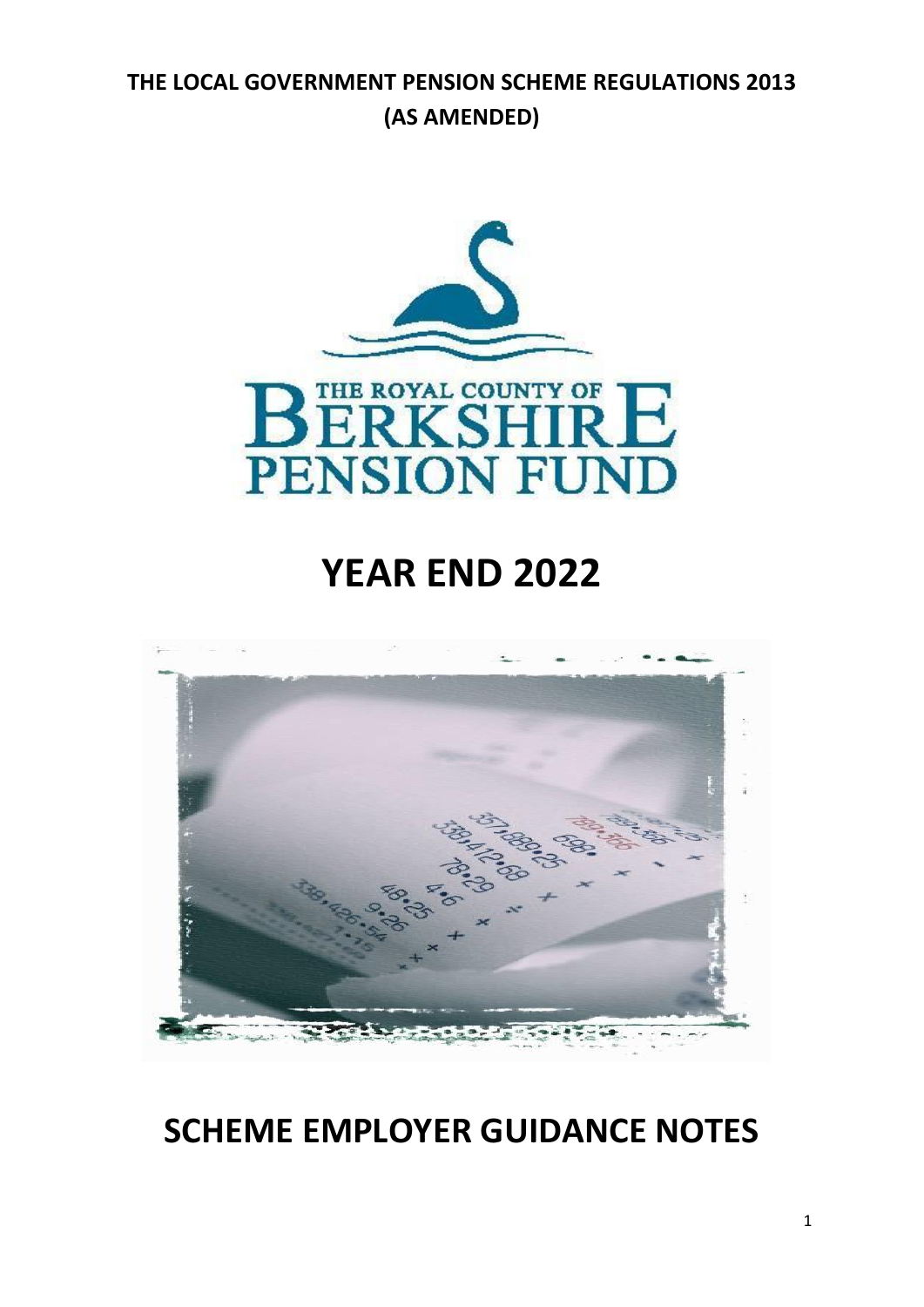## **TABLE OF CONTENTS**

| <b>TITLE</b>   |                                                                                                       | <b>PAGE</b>          |
|----------------|-------------------------------------------------------------------------------------------------------|----------------------|
| $\mathbf{1}$ . | <b>INTRODUCTION</b>                                                                                   | 3                    |
|                | 2. WHY IS IT IMPORTANT FOR YOU TO PROVIDE THE PENSION FUND<br>WITH ACCURATE AND TIMELY YEAR END DATA? | 4                    |
|                | 3. CHECKLIST FOR COMPLETING THE YEAR END 2022 FILE<br>FILE TAB: MAIN SECTION SUBMISSION TEMP.         | $5 - 12$<br>$5 - 12$ |
|                | 4. BASIC CONTRIBUTION RATES DURING 2022/2023                                                          | 13                   |
|                | 5. STANDARD YEAR END FILE QUERIES - WORKING TOGETHER                                                  | $14 - 16$            |
|                | 6. TIME LIMIT FOR YOUR YEAR END 2022 FILE                                                             | 17                   |
|                | 7. FURTHER INFORMATION                                                                                | 18                   |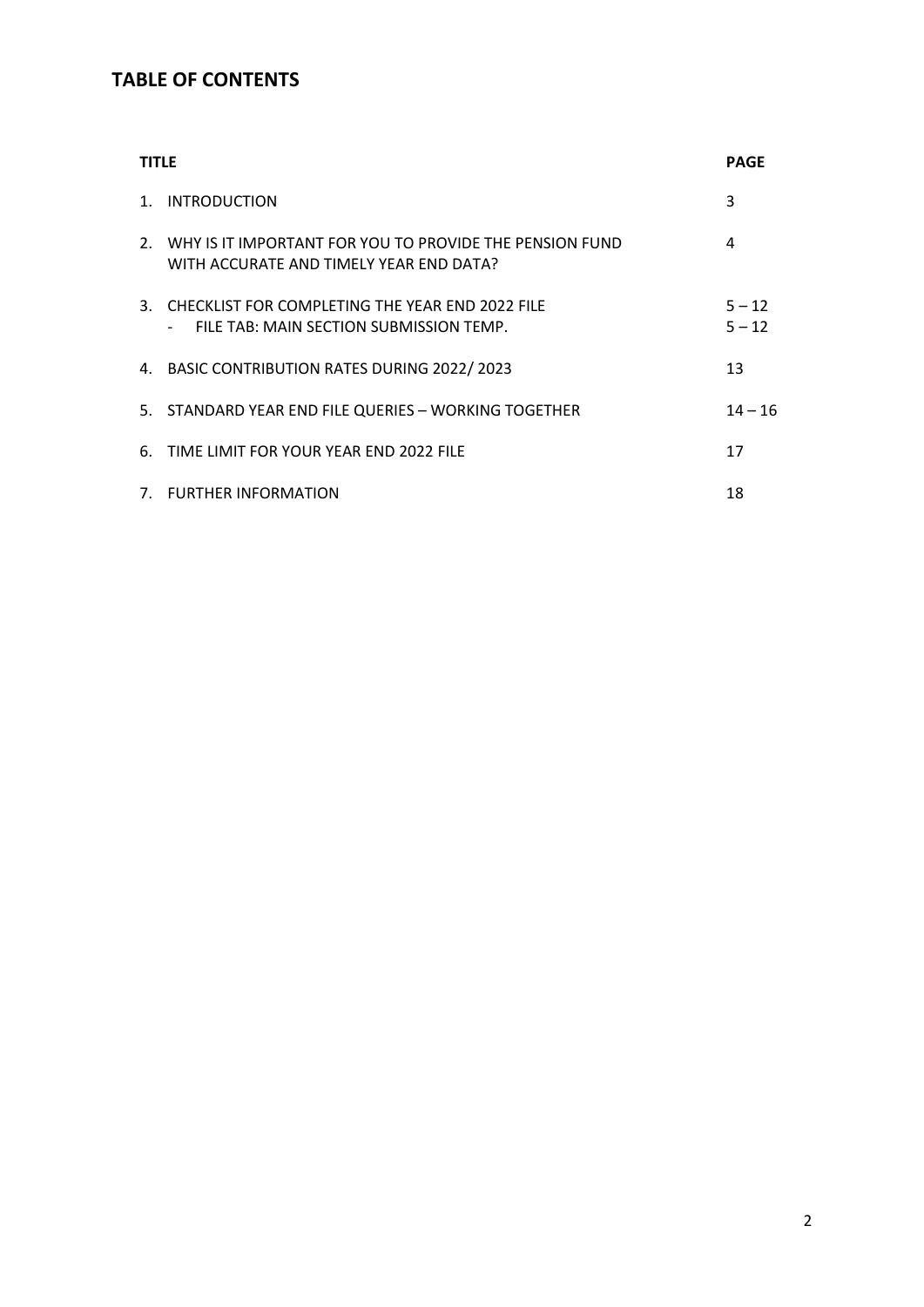## **1. INTRODUCTION**

This guide is designed to assist you as a scheme employer to meet your obligations under the Local Government Pension Scheme (LGPS) Regulations 2013 (as amended) when preparing to provide your year end data to the Royal County of Berkshire Pension Fund (the Pension Fund) for the scheme year ending 31 March 2022.

At the end of each scheme year, as a scheme employer you are required to provide the Pension Fund with information about the total contributions that each of your LGPS members has paid during the scheme year and their cumulative pay.

We use the year end information you provide to update each of your LGPS members pension records and issue them with an Annual Benefit Statement. The updated membership data will be used by the Pension Fund's Actuary in the next actuarial valuation to set Employer Contribution Rates.

Please note, as we have moved from a Final Salary Scheme to a Career Average Revalued Earnings (CARE) Scheme, we are no longer able to check the accuracy of the year end file. Annual Pension is awarded year-on-year from your CARE data, based on a member's actual pay received in that year, therefore it is essential you provide us with all information that we ask for and that it is accurate.

Please be aware the deadline for scheme members to receive their Annual Benefit Statement is the end of August, therefore, your year end file must be provided to us at the latest by the **30 April 2022**.

*When providing your file to the Pension Fund please e-mail to:*

*[philip.boyton@rbwm.gov.uk](mailto:info@berkshirepensions.org.uk)*

*The Subject line of your e-mail must read:*

*'Year End 2022 File – full name of employer file is in respect of'*

This will ensure your file will be collected as soon as it is identified and dealt with immediately.

If you send your year end file to us after **30 April 2022** then you may not leave us enough time to fully cleanse and process your data. As a consequence, your scheme members may not receive an accurate Annual Benefit Statement in time.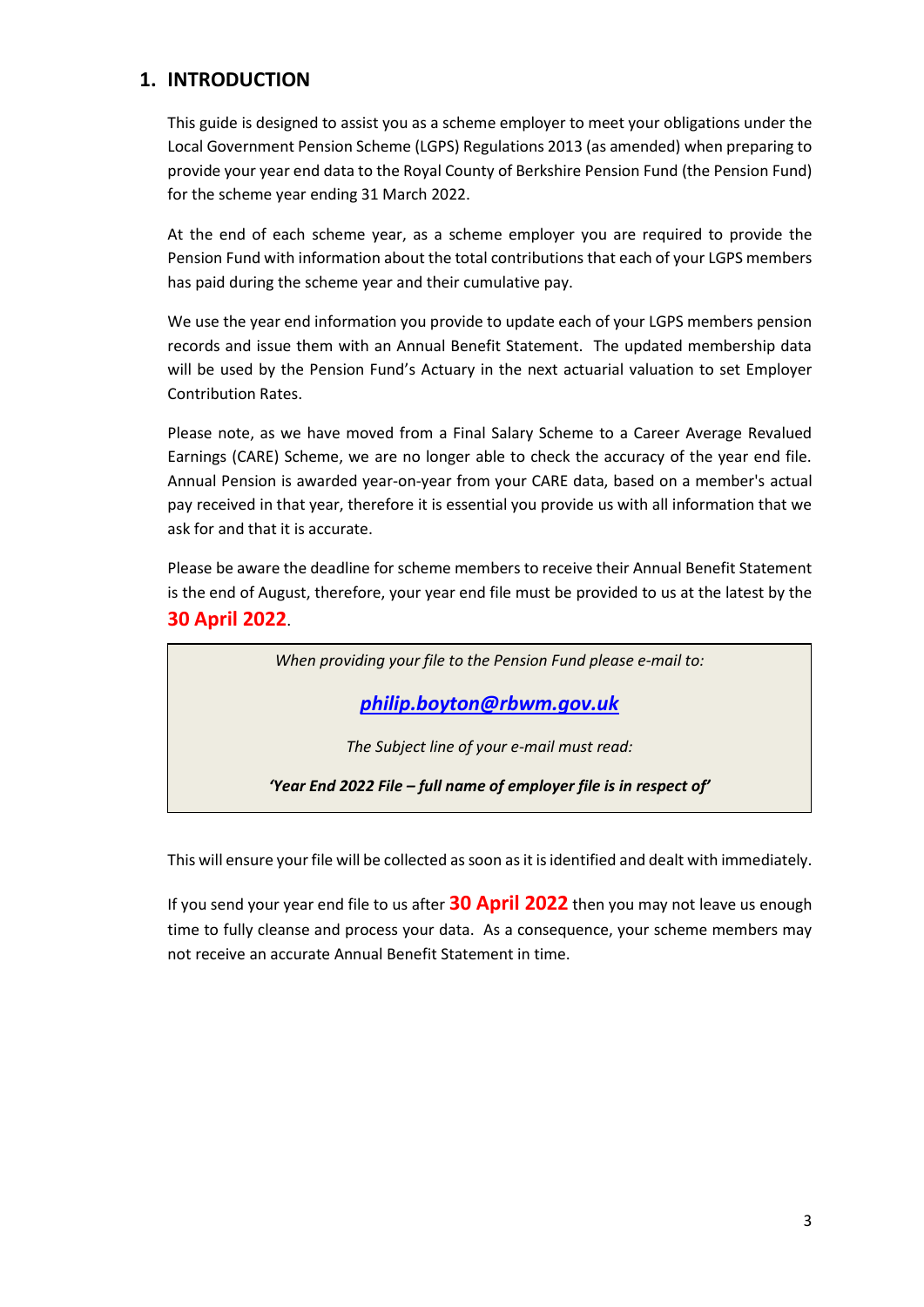## **2. WHY IS IT IMPORTANT FOR YOU TO PROVIDE THE PENSION FUND WITH ACCURATE AND TIMELY YEAR END DATA?**

- 1. We rely on your year end file to update your LGPS member pension records. If you fail to provide this information, it will result in the Pension Fund holding incorrect information and will generate future queries that may prove timely to resolve.
- 2. There is a legal requirement for us to provide your LGPS members with an Annual Benefit Statement by 31 August 2022. If you send your year end file to us late it means the Pension Fund may not have enough time to fully cleanse and process your data.
- 3. If the Pension Fund is unable to meet the Annual Benefit Statement deadline, due to you sending late and/ or inaccurate year end files to us, you may be held responsible for any fine the Pension Fund incurs.
- 4. All the information you provide directly determines the level of income received by your LGPS members in their retirement.
- 5. Holding incorrect information is a breach of The Public Service Pension (Record Keeping and Miscellaneous Amendment) Regulations 2014, as well as the Data Protection Act 1998, and can result in fines to the scheme employer and Appeals from scheme members.
- 6. Incorrect information will affect the triennial valuation results, as it will have an impact on the Pension Fund Actuary's calculation of your Employer Contribution Rate, meaning your rate could be potentially higher than it should be.
- 7. The year end process enables the Pension Fund to identify anyone who is exceeding their HM Revenue & Customs (HMRC) Annual Allowance. A delay in running and processing the year end file will mean LGPS members may not be notified about their Annual Allowance in time. If any of your LGPS members incur additional tax liabilities (i.e. fines and interest being charged by HMRC because of late notification), this may result in Appeals from your LGPS members and have cost implications for you as the scheme employer.
- 8. The LGPS comes under The Pension Regulator's record keeping requirements. The Pension Regulator concentrates on the quality of data that we hold, and failure to comply could result in improvement notices, or penalties being incurred by you.

*IF YOU ARE A SCHEME EMPLOYER WHOSE PAYROLL SERVICES ARE CONTRACTED TO A THIRD PARTY PROVIDER PLEASE BE AWARE UNDER LGPS REGULATIONS IT IS YOUR ULTIMATE RESPONSIBILITY TO ENSURE THE DATA REQUIRED BY AND ALL ENQUIRIES RAISED BY THE PENSION FUND ARE RESOLVED WITHIN THE REQUIRED TIMESCALES.*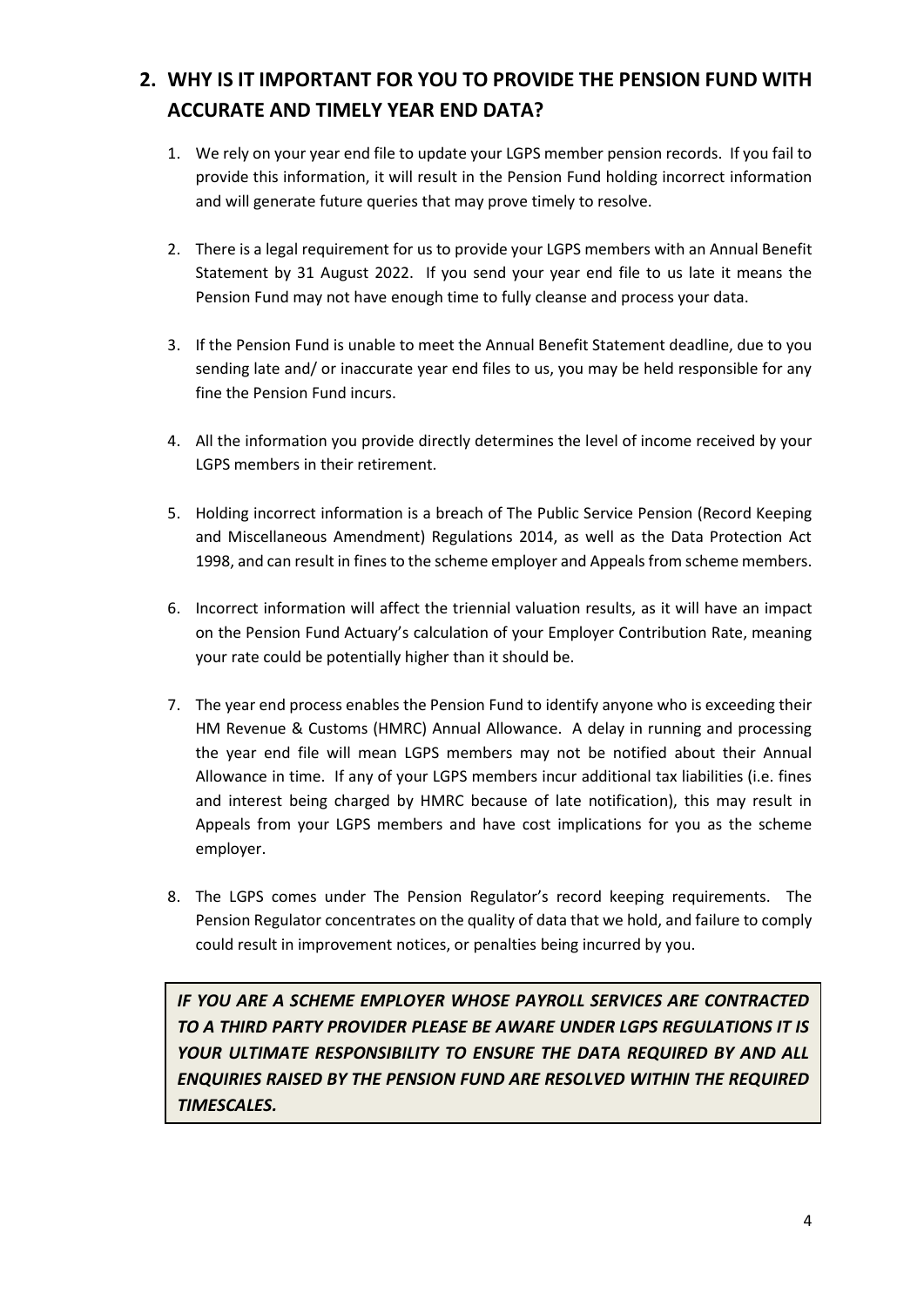## **3. CHECKLIST FOR COMPLETING THE YEAR END 2022 FILE**

## *NOTE: YOUR FILE MUST BE RETURNED WITH THE COLUMNS IN THE SAME ORDER AS YOU HAVE RECEIVED THEM TO ALLOW THE PENSION FUND TO EFFICIENTLY PROCESS YOUR SUBMISSION.*

## *IN THE EVENT OF ANY INCORRECT OR MISSING COLUMN DATA YOUR FILE WILL BE RETURNED.*

Below are descriptions of what information should be entered into each column of the file.

The spreadsheet contains two field types:

- **Compulsory:** These fields require completing for all LGPS members. They are marked in red on the spreadsheet.
- **Optional:** These are not essential but can provide useful LGPS member information. They are marked blue on the spreadsheet.

## *NOTE: WHERE YOU EMPLOY AN LGPS MEMBER WHO HAS MORE THAN ONE POST YOU MUST INCLUDE MULTIPLE ENTRIES IN YOUR YEAR END FILE I.E. ONE ENTRY FOR EACH POST HELD THAT IS SUBJECT TO THE DEDUCTION OF LGPS CONTRIBUTIONS.*

### **FILE TAB: MAIN SECTION SUBMISSION TEMP.**

| Column | <b>Column Heading</b>                      | <b>Description</b>                                                                                                                                                   |
|--------|--------------------------------------------|----------------------------------------------------------------------------------------------------------------------------------------------------------------------|
| A      | NI Number<br><b>Field Type: Compulsory</b> | The Royal County of Berkshire Pension Fund<br>can no longer accept temporary NI Numbers<br>due to the Pension Regulator data quality<br>checks.<br>Format: AA111111A |
| B      | Title<br><b>Field Type: Compulsory</b>     | Mr, Mrs, Miss, Ms, Dr, Cllr, Sir or Prof only                                                                                                                        |
| C      | Surname<br><b>Field Type: Compulsory</b>   | Please enter surname currently held on payroll<br>system at time of completing file.                                                                                 |
| D      | Forenames<br><b>Field Type: Compulsory</b> | Please enter forenames currently held on<br>payroll system at time of completing file.                                                                               |
| E      | Sex<br><b>Field Type: Compulsory</b>       | Format: $M = Male / F = Female$                                                                                                                                      |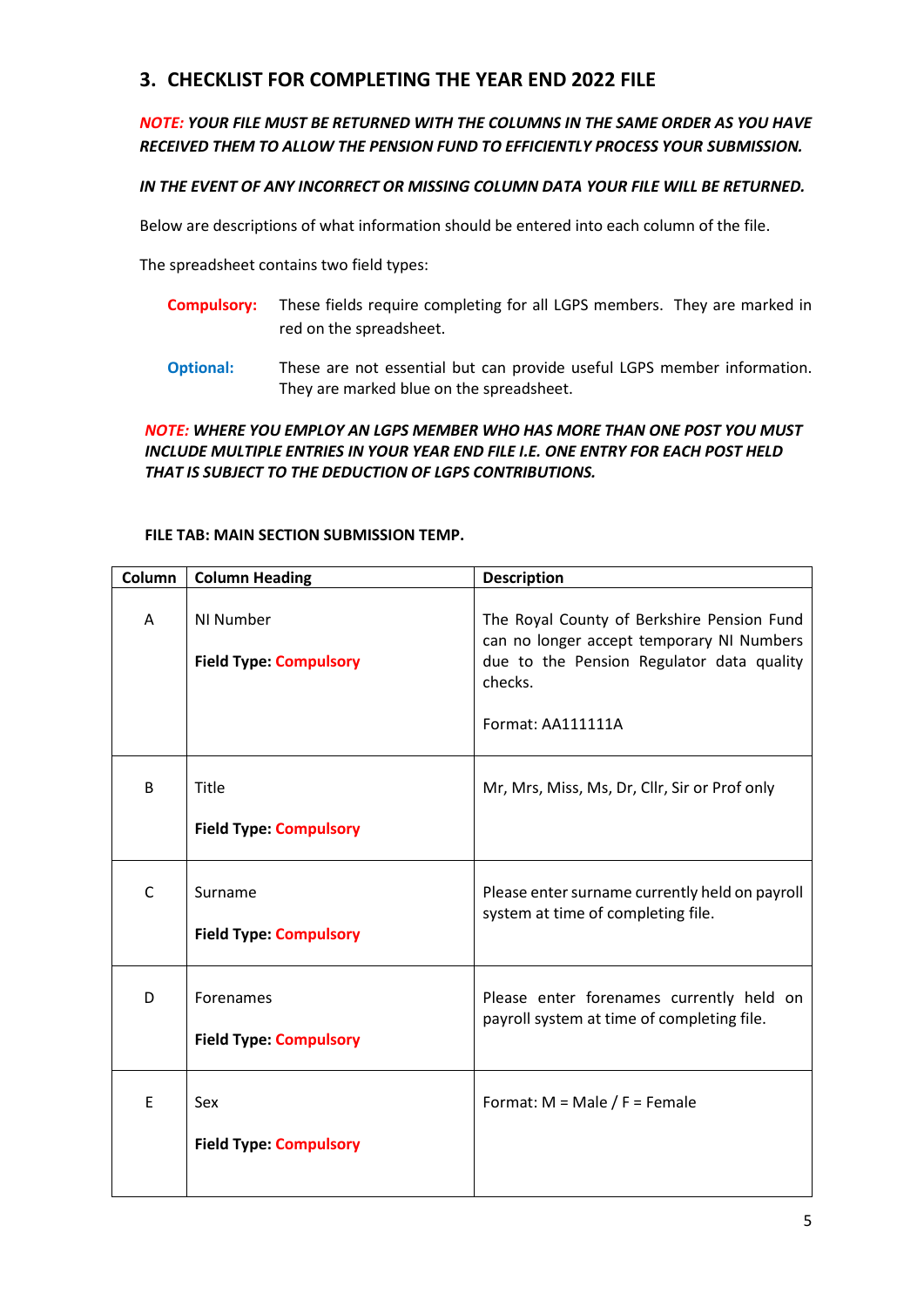| F            | Date of Birth<br><b>Field Type: Compulsory</b>        | LGPS member must be younger than age 75 to<br>be eligible to contribute to the LGPS.<br>Format: DD/MM/YYYY                                                                                                                                                  |
|--------------|-------------------------------------------------------|-------------------------------------------------------------------------------------------------------------------------------------------------------------------------------------------------------------------------------------------------------------|
| G            | Address Line 1<br><b>Field Type: Optional</b>         | First line of address.                                                                                                                                                                                                                                      |
| H            | <b>Address Line 2</b><br><b>Field Type: Optional</b>  | Second line of address.                                                                                                                                                                                                                                     |
| $\mathbf{I}$ | <b>Address Line 3</b><br><b>Field Type: Optional</b>  | Third line of address.                                                                                                                                                                                                                                      |
| J            | Address Line 4<br><b>Field Type: Optional</b>         | Fourth line of address.                                                                                                                                                                                                                                     |
| K            | <b>Address Line 5</b><br><b>Field Type: Optional</b>  | Fifth line of address.                                                                                                                                                                                                                                      |
| L            | Postcode<br><b>Field Type: Optional</b>               | Postcode                                                                                                                                                                                                                                                    |
| M            | <b>Employer Name</b><br><b>Field Type: Compulsory</b> | Please enter your employer name.<br>If you are an employer (or payroll provider)<br>contracted to provide a payroll service, please<br>provide the name of the employer your<br>submission is in respect of and not your own<br>employer (or payroll) name. |
| N            | Post Title<br><b>Field Type: Compulsory</b>           | Please enter the post title that the data<br>provided relates to.                                                                                                                                                                                           |
| O            | Payroll Reference<br><b>Field Type: Compulsory</b>    | Please enter the payroll reference applicable<br>to post title.                                                                                                                                                                                             |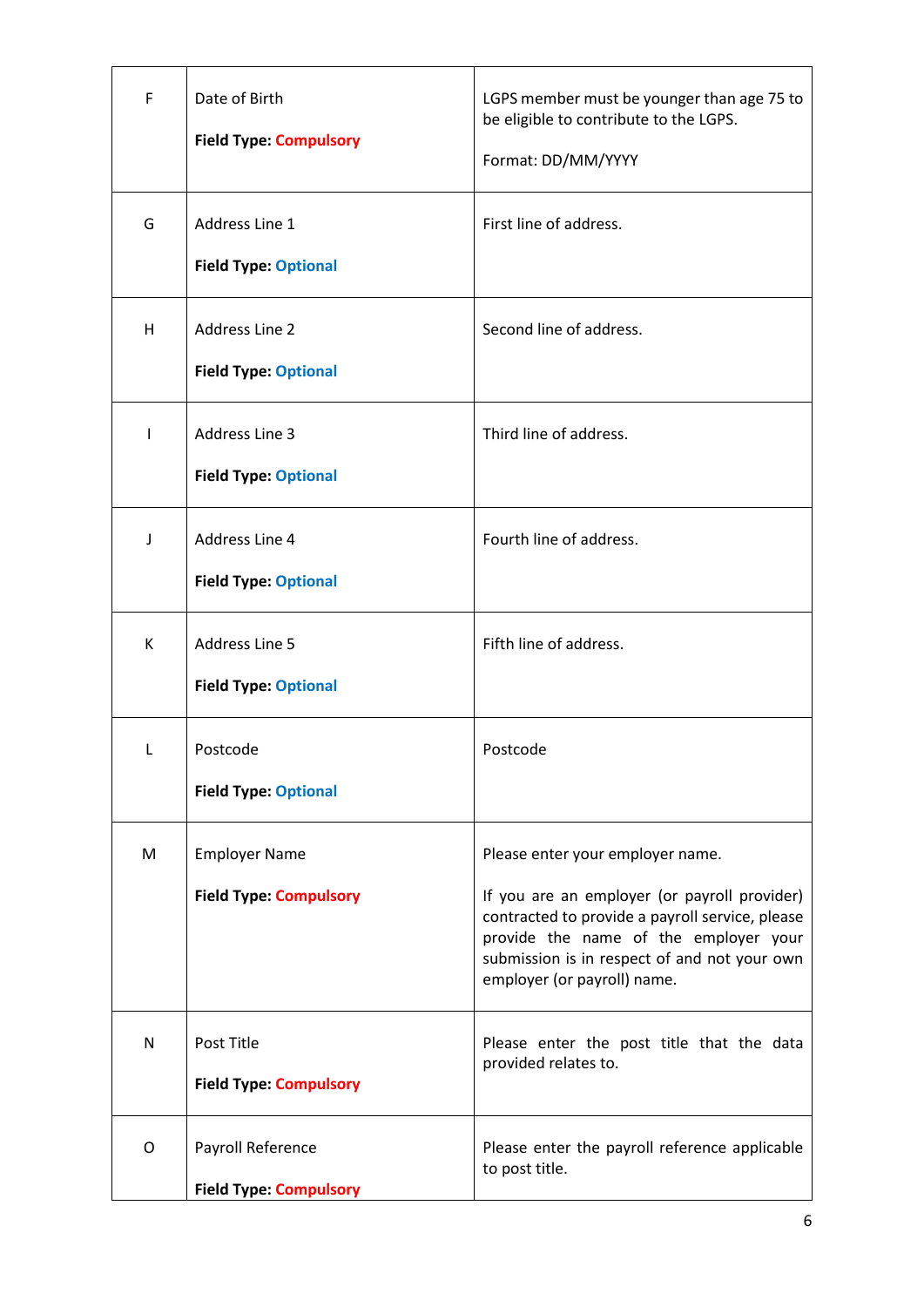| P         | Post Number<br><b>Field Type: Compulsory</b>                                                                                       | Please enter a post number unique to the post<br>title you are providing data in respect of.<br>A post number MUST be included so that we<br>can match up our pension record to the<br>respective post(s) you provide payroll data for<br>going forward. |
|-----------|------------------------------------------------------------------------------------------------------------------------------------|----------------------------------------------------------------------------------------------------------------------------------------------------------------------------------------------------------------------------------------------------------|
| Q         | Date Joined Post (DJP)<br><b>Field Type: Compulsory</b>                                                                            | Please<br>enter date<br>commenced<br>paying<br>contributions, if commenced after 31 March<br>2020 applicable to post title.<br>Format: DD/MM/YYYY                                                                                                        |
| ${\sf R}$ | Date Left Post (DLP)<br><b>Field Type: Compulsory</b>                                                                              | Please enter date ceased paying contributions<br>applicable to post title. If left due to TUPE<br>enter last date of employment before TUPE<br>took effect.<br>Format: DD/MM/YYYY                                                                        |
| S         | <b>TUPE</b><br><b>Field Type: Compulsory</b>                                                                                       | If DLP due to TUPE please enter new employer<br>name that LGPS member transferred to.                                                                                                                                                                    |
| Τ         | Member's<br><b>Basic</b><br>Percentage<br>Contribution Rate 2021/2022<br><b>Field Type: Compulsory</b>                             | Please enter <b>percentage</b> rate applicable to<br>post title based on actual pay and scheme<br>section (50/50 or Main) from 1 April 2020 or<br>DJP, if later.                                                                                         |
| U         | Member's<br><b>MAIN</b><br>Section<br><b>Basic</b><br>2021/<br>Monetary Contribution Paid<br>2022<br><b>Field Type: Compulsory</b> | Please enter total <b>monetary</b> basic pension<br>contribution applicable to post title paid<br>during time spent in MAIN Section during<br>2021/2022.                                                                                                 |
| V         | Member's<br><b>Basic</b><br>50/50<br>Section<br>Monetary Contribution Paid<br>2021/<br>2022<br><b>Field Type: Compulsory</b>       | Please enter total <b>monetary</b> basic pension<br>contribution applicable to post title paid<br>during time spent in 50/50 Section during<br>2021/2022.                                                                                                |
| W         | Member's<br><b>Basic</b><br>Percentage<br>Contribution Rate 2022/2023<br><b>Field Type: Compulsory</b>                             | Please enter <b>percentage</b> rate applicable to<br>post title based on actual pay and scheme<br>section (50/50 or Main) from 1 April 2022.                                                                                                             |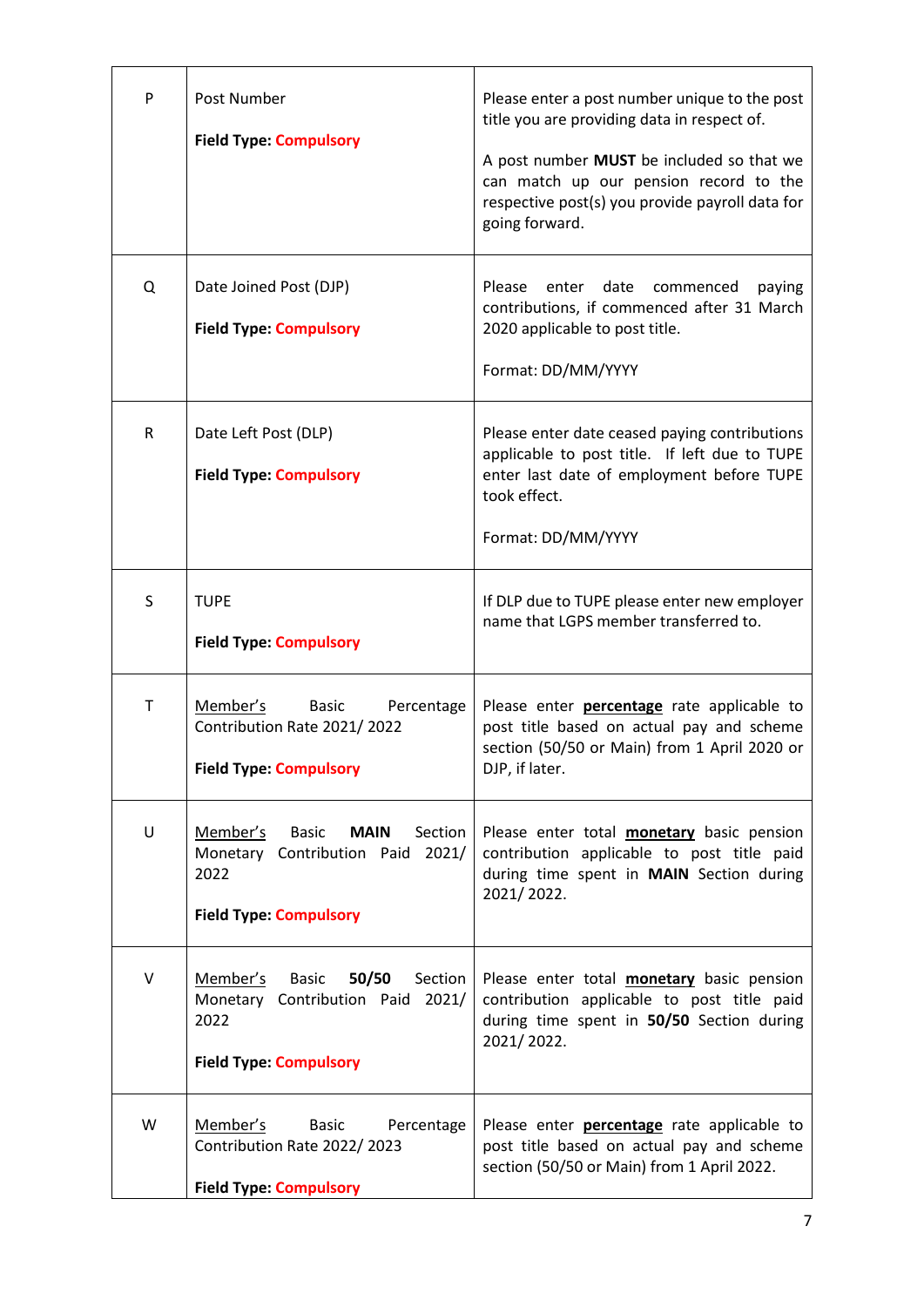| X  | Employer's<br><b>Basic</b><br>Monetary<br>Contribution Paid 2021/2022<br><b>Field Type: Compulsory</b>    | Under The Public Service Pension (Record<br>Keeping and Miscellaneous Amendment)<br>Regulations 2014 from 1 April 2015 it became<br>a mandatory requirement for all Pension<br>Funds to record the employer basic monetary<br>contribution paid in relation to each active<br>LGPS member.                                                                                                                                                                                                                                                                                                                                                                  |
|----|-----------------------------------------------------------------------------------------------------------|-------------------------------------------------------------------------------------------------------------------------------------------------------------------------------------------------------------------------------------------------------------------------------------------------------------------------------------------------------------------------------------------------------------------------------------------------------------------------------------------------------------------------------------------------------------------------------------------------------------------------------------------------------------|
| Υ  | Full<br>Equivalent<br>Time<br>Annual<br>Pensionable Pay on 31 March 2022<br><b>Field Type: Compulsory</b> | Please enter full time equivalent (FTE) pay<br>applicable to post title.<br>This should be the pay associated to<br>the spinal column point the LGPS<br>member was receiving on 31 March<br>2022 or DLP ignoring any periods of<br>reduced or nil pay sickness or<br>reduced/ nil pay due to child related<br>leave.<br>Although, LGPS member may not have<br>any membership applicable to post<br>title pre 1 April 2014 they may have<br>built up membership in an earlier<br>period that has been amalgamated<br>with the current post title. The full<br>time equivalent annual pensionable<br>pay on 31 March 2022 or DLP is<br>required in ALL cases. |
| Ζ  | <b>Scheme Section</b><br><b>Field Type: Compulsory</b>                                                    | Please indicate whether LGPS member has<br>contributed to the 50/50 Section of the<br>Scheme applicable to post title at any time<br>during the Scheme year.<br>Indicator:<br>$Y = 50/50$ Section<br>The Pension Fund will contact you in response<br>to any scheme members you identify in<br>Column Y, as having contributed to the 50/50<br>Section.                                                                                                                                                                                                                                                                                                     |
| AA | Cumulative<br>Total<br>Pensionable<br>Pay<br>(CPP)<br><b>Field Type: Compulsory</b>                       | Please provide total CPP received between 1<br>April 2021 or DJP, if later, and 31 March 2022<br>applicable to post title during 2021/2022.                                                                                                                                                                                                                                                                                                                                                                                                                                                                                                                 |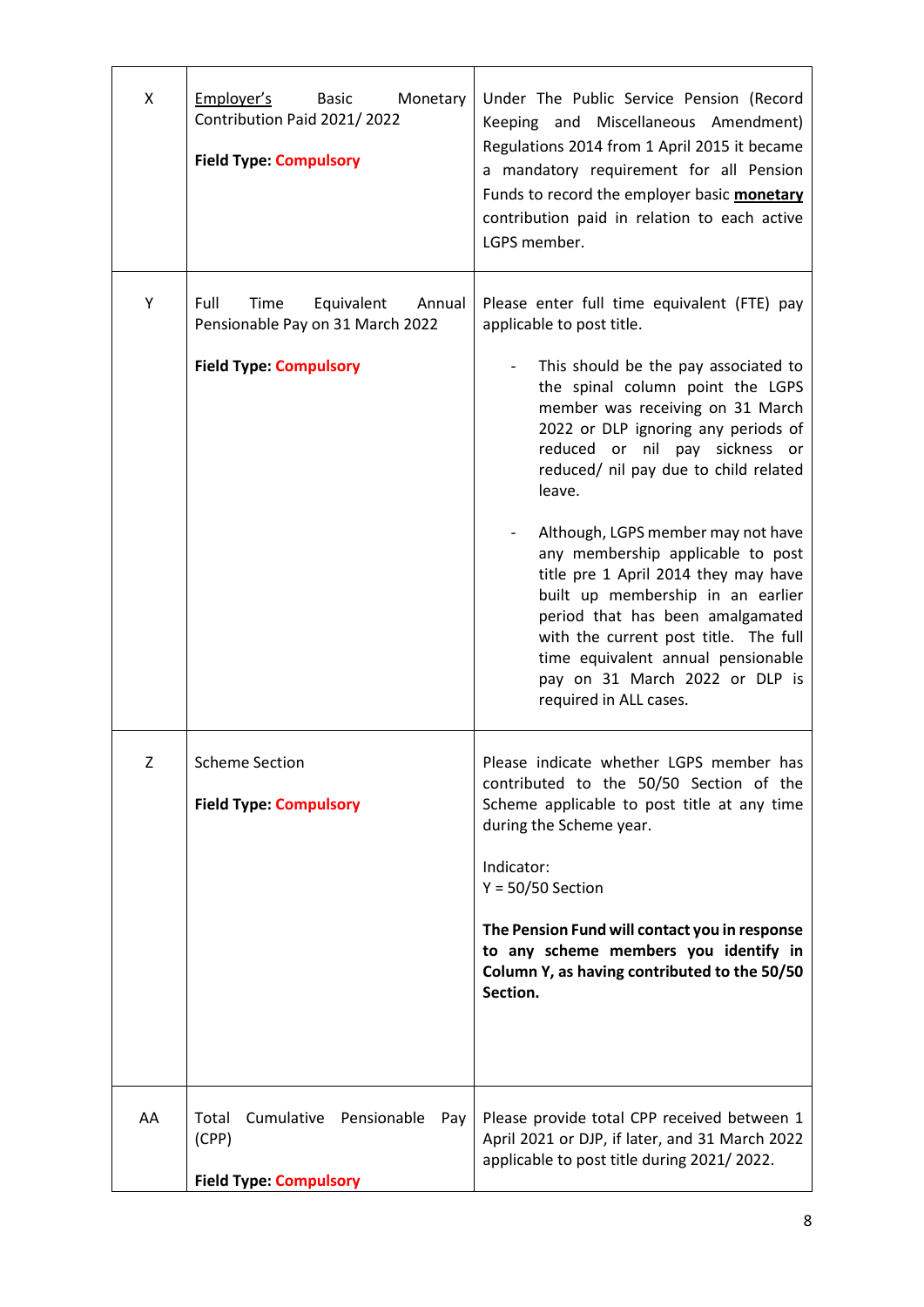|    |                               | CPP MUST be calculated as defined under<br>Local Government Pension Scheme 2014<br>Regulations.                                                                                                                                                                                                                                                                                |
|----|-------------------------------|--------------------------------------------------------------------------------------------------------------------------------------------------------------------------------------------------------------------------------------------------------------------------------------------------------------------------------------------------------------------------------|
|    |                               | should<br>(This<br>include<br>any<br>assumed<br>pensionable pay (APP) LGPS member was<br>treated as receiving during the scheme year).                                                                                                                                                                                                                                         |
|    |                               | <b>APP</b><br>following<br>applicable<br>the<br>is.<br>in<br>circumstances:                                                                                                                                                                                                                                                                                                    |
|    |                               | For LGPS members who go onto<br>reduced contractual pay or nil pay in a<br>post due to sickness or injury                                                                                                                                                                                                                                                                      |
|    |                               | For LGPS members who go onto<br>reduced or no pay during a period of<br>child related leave.                                                                                                                                                                                                                                                                                   |
|    |                               | In the above circumstance APP is added to the<br>cumulative figures for the applicable post title<br>instead of the pensionable pay received (if<br>any).                                                                                                                                                                                                                      |
|    |                               | Depending on whether the LGPS member is<br>paid weekly (or a multiple of) or monthly, APP<br>will be the average of 12 weeks pay or 3<br>months pay (in complete pay periods) prior to<br>the date when the LGPS member, for reasons<br>described above, went onto reduced or nil<br>pay, but excluding any regular or irregular<br>lump sum payments received in that period. |
|    |                               | That average figure is grossed up to an annual<br>figure to which any regular lump sum payment<br>is then added back, if provided under your<br>discretionary policy.                                                                                                                                                                                                          |
|    |                               | The resulting figure is then used to determine<br>the amount to be added to the cumulative pay<br>figure for the LGPS member whilst the LGPS<br>member is on reduced or nil pay for the<br>reasons described.                                                                                                                                                                  |
| AB | <b>Breaks in Membership</b>   | Please enter whether LGPS members have had<br>a break in scheme membership during 2021/                                                                                                                                                                                                                                                                                        |
|    | <b>Field Type: Compulsory</b> | 2022.                                                                                                                                                                                                                                                                                                                                                                          |
|    |                               | Reasons for break:                                                                                                                                                                                                                                                                                                                                                             |
|    |                               | A trade dispute<br>Authorised unpaid leave of absence<br>Unpaid additional child related leave                                                                                                                                                                                                                                                                                 |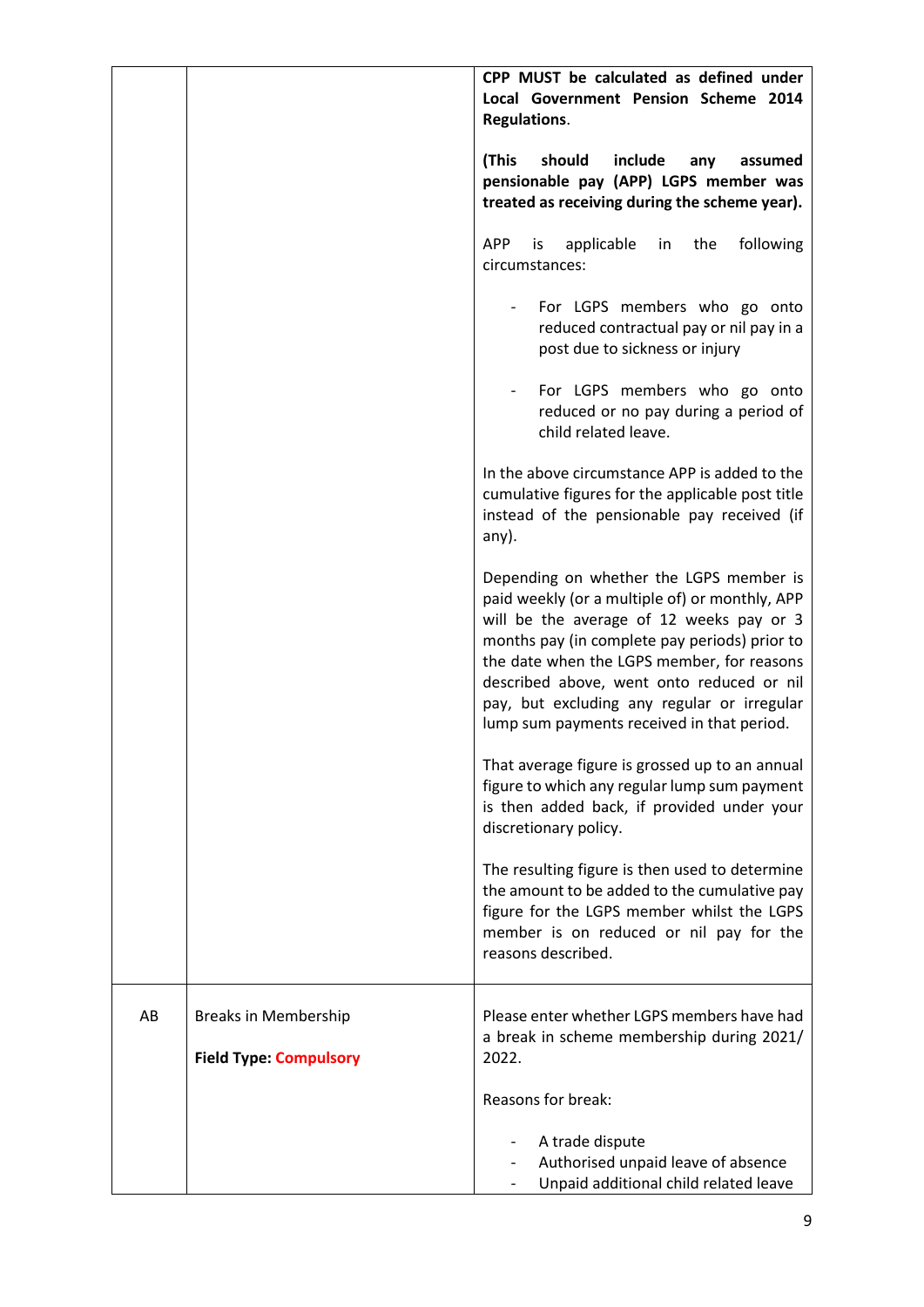|    |                                                                                                                                                                                                             | Format:<br>$S = Trade Dispute$<br>A = Authorised unpaid leave of absence<br>M = Unpaid additional child related leave<br>C = Paid back/ Paying contributions back<br>Leave field blank = No break<br>This is so the Pension Fund can determine<br>whether the Final Salary Scheme underpin<br>protection for these LGPS members at Normal<br>Pension Age (NPA) exceeds their CARE Scheme<br>Annual Pension. |
|----|-------------------------------------------------------------------------------------------------------------------------------------------------------------------------------------------------------------|-------------------------------------------------------------------------------------------------------------------------------------------------------------------------------------------------------------------------------------------------------------------------------------------------------------------------------------------------------------------------------------------------------------|
| AC | Period of Break in Membership<br>(From and To)<br><b>Field Type: Compulsory (ONLY if LGPS</b><br>member had break in membership<br>applicable to post as confirmed in<br>previous column)                   | Where S, A, M or C has been entered please<br>enter period applicable to post title.                                                                                                                                                                                                                                                                                                                        |
| AD | <b>Contractual Hours Worked</b><br><b>Field</b><br>Type:<br><b>Optional</b><br>(although<br><b>Compulsory for scheme</b><br>members<br>purchasing additional membership<br>(old added years contracts))     | Please<br>enter contractual<br>hours worked<br>applicable to post title at 31 March 2022 or<br>DLP.<br>Format: 00.00 (If full time this field must be left<br>blank. If variable time or casual this field must<br>be left blank and complete 'Total Cumulative<br>Hours').                                                                                                                                 |
| AE | <b>Total Cumulative Hours</b><br><b>Field</b><br><b>Optional</b><br>(although<br>Type:<br><b>Compulsory for scheme</b><br>members<br>purchasing additional membership<br>(old added years contracts))       | If LGPS member is variable time or casual,<br>please enter total cumulative hours applicable<br>to post title from 1 April 2021 or DJP to 31<br>March 2022 or DLP.                                                                                                                                                                                                                                          |
| AF | Full Time Equivalent Contractual Hours<br><b>Field</b><br><b>Optional</b><br>(although<br>Type:<br><b>Compulsory for scheme members</b><br>purchasing additional membership<br>(old added years contracts)) | Please enter full time equivalent contractual<br>hours applicable to post title at 31 March 2022<br>or DLP.<br>Format: 00.00 (If full time, this field must be<br>left blank).                                                                                                                                                                                                                              |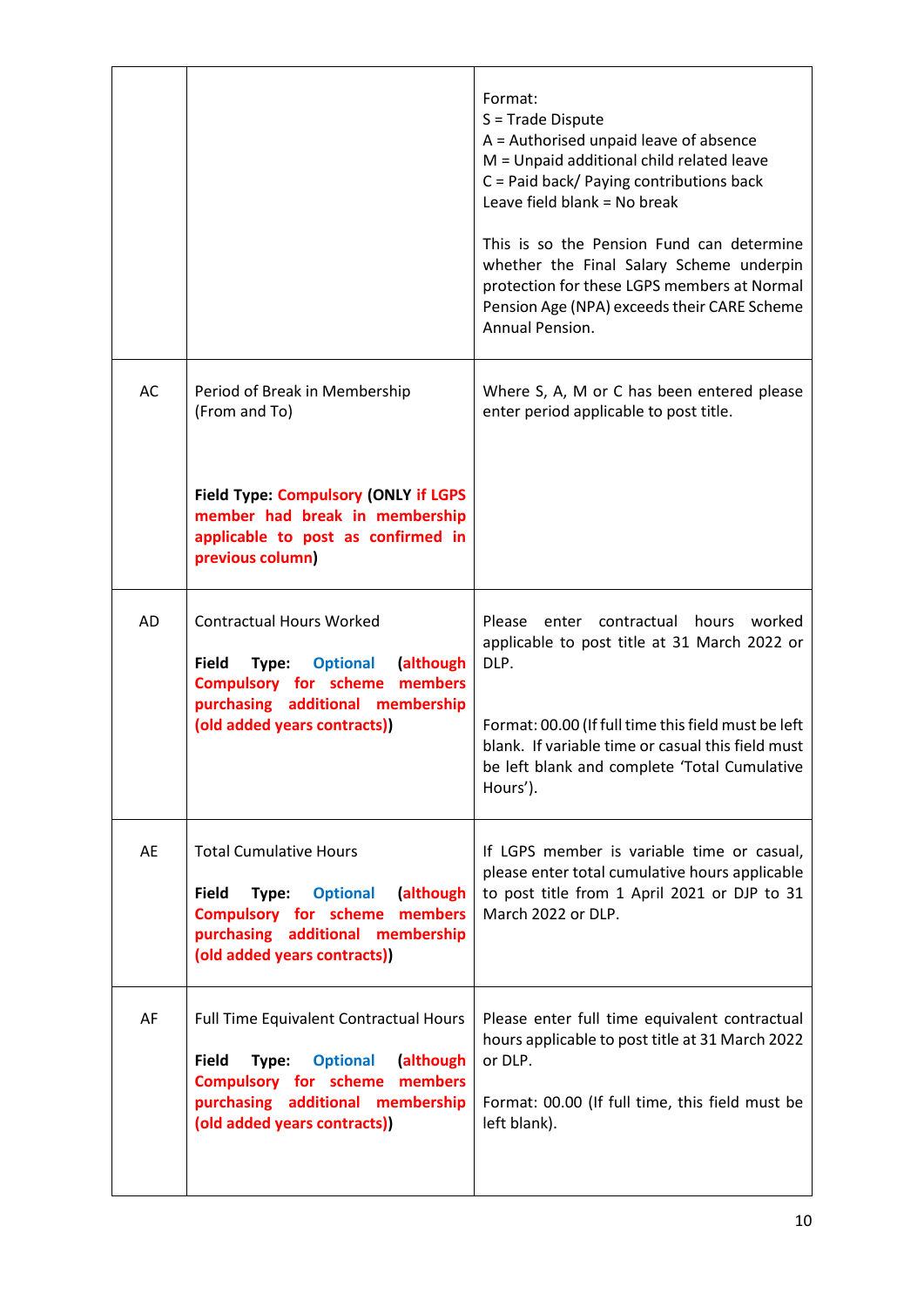| AG | <b>Contractual Weeks Worked</b><br><b>Field</b><br><b>Optional</b><br>(although<br>Type:<br><b>Compulsory for scheme members</b><br>purchasing additional membership<br>(old added years contracts)) | Please enter contractual hours worked<br>applicable to post title at 31 March 2022 or<br>DLP.<br>This should include weeks worked plus any<br>annual leave and bank holiday entitlements.<br>Format: 00.00 (if full time, this field must be<br>left blank).                                                                                          |
|----|------------------------------------------------------------------------------------------------------------------------------------------------------------------------------------------------------|-------------------------------------------------------------------------------------------------------------------------------------------------------------------------------------------------------------------------------------------------------------------------------------------------------------------------------------------------------|
| AH | Additional<br>Voluntary Contributions<br>(AVC) paid by scheme member and/ or<br>scheme employer.<br><b>Field Type: Compulsory</b>                                                                    | Please enter total cumulative monetary AVC (if<br>any) applicable to post title paid by LGPS<br>scheme member and scheme employer.<br>THESE MUST BE SHOWN SEPARATELY FROM<br>ANY ADDED YEARS, ARCs, APCs PAID BY<br>SCHEME MEMBER AND/ OR<br><b>SCHEME</b><br><b>EMPLOYER.</b>                                                                        |
| AI | Additional<br>contributions<br>towards<br>purchase of Added Years<br>paid by<br>scheme member.<br><b>Field Type: Compulsory</b>                                                                      | Please enter total cumulative monetary<br>contributions paid towards purchase of Added<br>Years (if any) applicable to post title paid by<br>LGPS member. THESE MUST BE SHOWN<br>SEPARATELY FROM ANY AVCs, ARCs, APCs<br>PAID BY SCHEME MEMBER AND/ OR SCHEME<br><b>EMPLOYER.</b>                                                                     |
| AJ | Additional<br>Regular<br>Contributions<br>(ARCs) paid by scheme member and/or<br>scheme employer.<br><b>Field Type: Compulsory</b>                                                                   | Please enter total cumulative monetary<br>contributions (if any) applicable to post title<br>paid by LGPS scheme member and scheme<br>employer. THESE MUST<br>BE<br><b>SHOWN</b><br>SEPARATELY FROM ANY AVCs, ADDED YEARS,<br>APCs PAID BY SCHEME MEMBER AND/ OR<br><b>SCHEME EMPLOYER.</b>                                                           |
| AK | Additional<br>Pension<br>Contributions<br>(APCs) paid by scheme member.<br><b>Field Type: Compulsory</b>                                                                                             | Please enter total cumulative monetary<br>contributions (if any) applicable to post title<br>by LGPS<br>scheme<br>paid<br>member.<br>THESE MUST BE SHOWN SEPARATELY FROM<br>ANY APCs PAID BY SCHEME EMPLOYER.<br>ALSO, THESE MUST BE SHOWN SEPARATELY<br>FROM ANY AVCs, ADDED YEARS, ARCs PAID<br>BY SCHEME MEMBER AND/ OR SCHEME<br><b>EMPLOYER.</b> |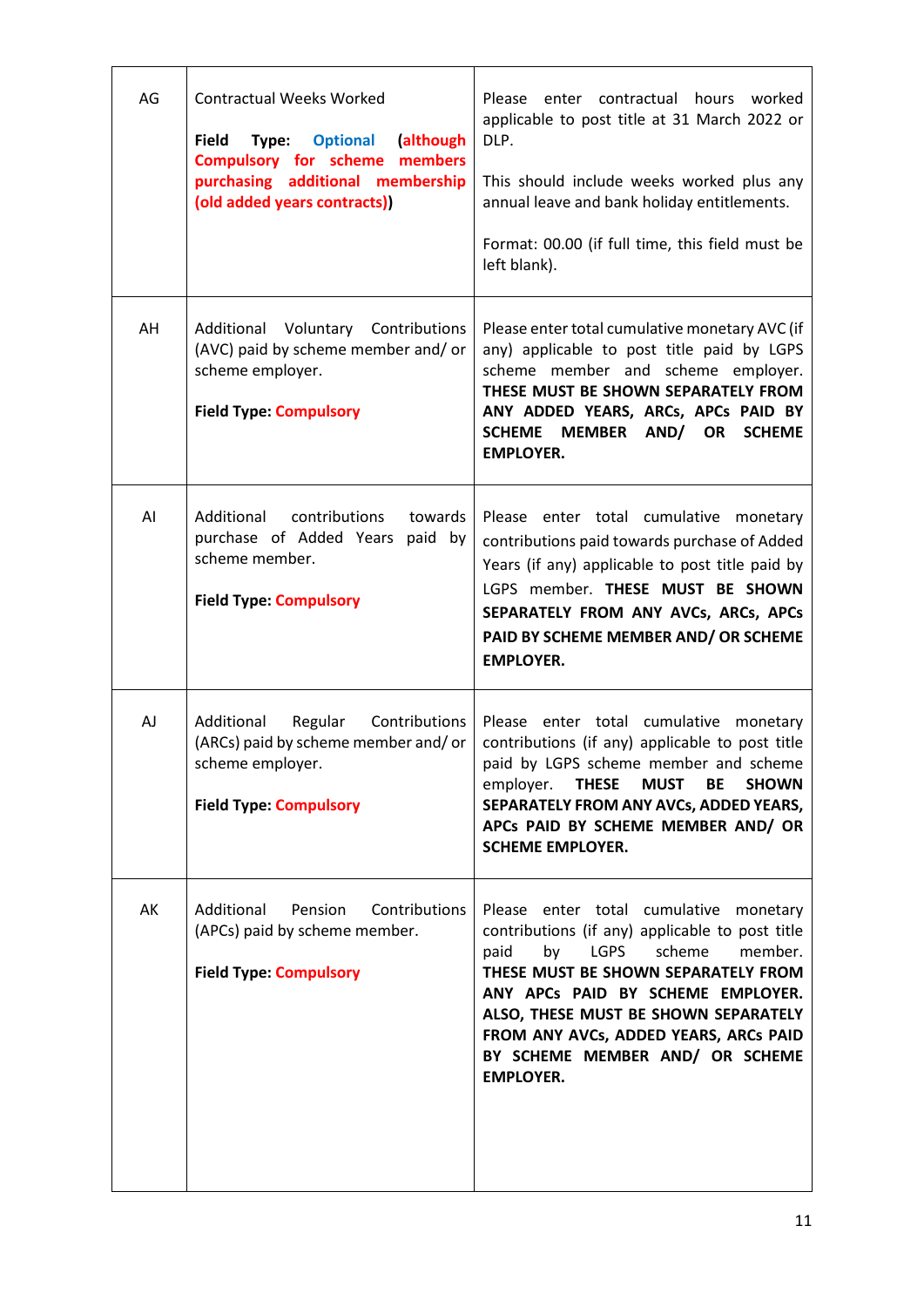| AL | Additional Pension Contributions<br>(APCs) paid by scheme employer.<br><b>Field Type: Compulsory</b> | Please enter total cumulative<br>monetary<br>contributions (if any) applicable to post title<br>by LGPS scheme<br>employer.<br>paid<br>THESE MUST BE SHOWN SEPARATELY FROM<br>ANY APCs PAID BY SCHEME MEMBER.<br>ALSO, THESE MUST BE SHOWN SEPARATELY<br>FROM ANY AVCs, ADDED YEARS, ARCs PAID<br>BY SCHEME MEMBER AND/ OR SCHEME<br><b>EMPLOYER.</b> |
|----|------------------------------------------------------------------------------------------------------|-------------------------------------------------------------------------------------------------------------------------------------------------------------------------------------------------------------------------------------------------------------------------------------------------------------------------------------------------------|
| AM | <b>Notes</b><br><b>Field Type: Optional</b>                                                          | Please add any information you feel will assist<br>the year end process.                                                                                                                                                                                                                                                                              |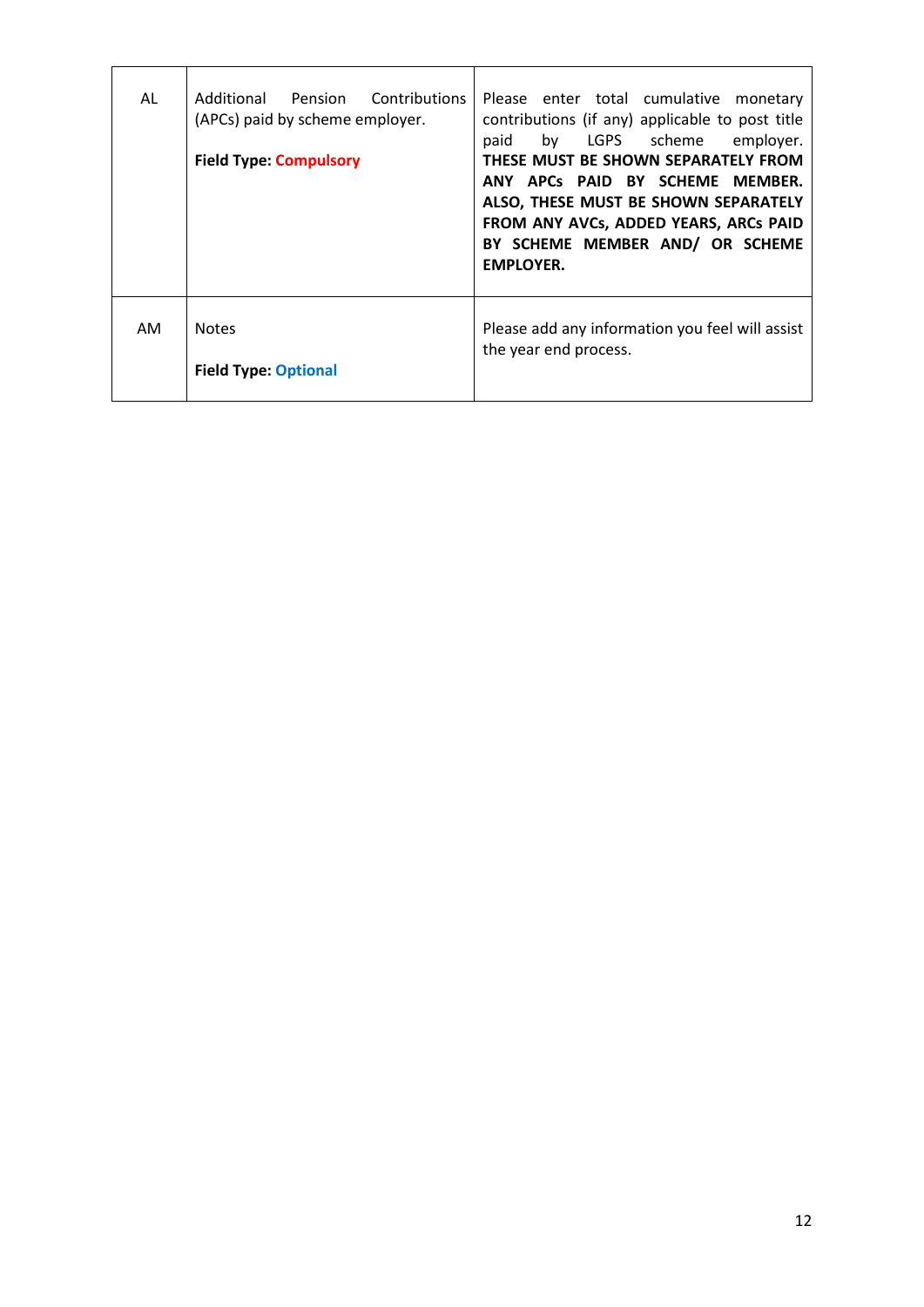## **4. BASIC CONTRIBUTION RATES DURING 2022/ 2023**

Basic contribution rates must be determined and calculated as defined under Local Government Pension Scheme 2013 Regulations (as amended) - i.e. for a part time LGPS member the actual annual pensionable pay received and not full time equivalent pensionable pay as it was previously. Basic contributions are deducted on pensionable pay received.

Below is a table showing the basic contribution rates in force from 1 April 2022 and payable depending upon the scheme section the LGPS member is contributing:

| <b>SALARY BAND</b>  | <b>MAIN SECTION</b> | 50/50 SECTION |
|---------------------|---------------------|---------------|
| Up to £15,000       | 5.5%                | 2.75%         |
| £15,001 - £23,600   | 5.8%                | 2.90%         |
| £23,601 - £38,300   | 6.5%                | 3.25%         |
| £38,301 - £48,500   | 6.8%                | 3.40%         |
| £48,501 - £67,900   | 8.5%                | 4.25%         |
| £67,901 - £96,200   | 9.9%                | 4.95%         |
| £96,201 - £113,400  | 10.5%               | 5.25%         |
| £113,401 - £170,100 | 11.4%               | 5.70%         |
| More than £170,100  | 12.5%               | 6.25%         |
|                     |                     |               |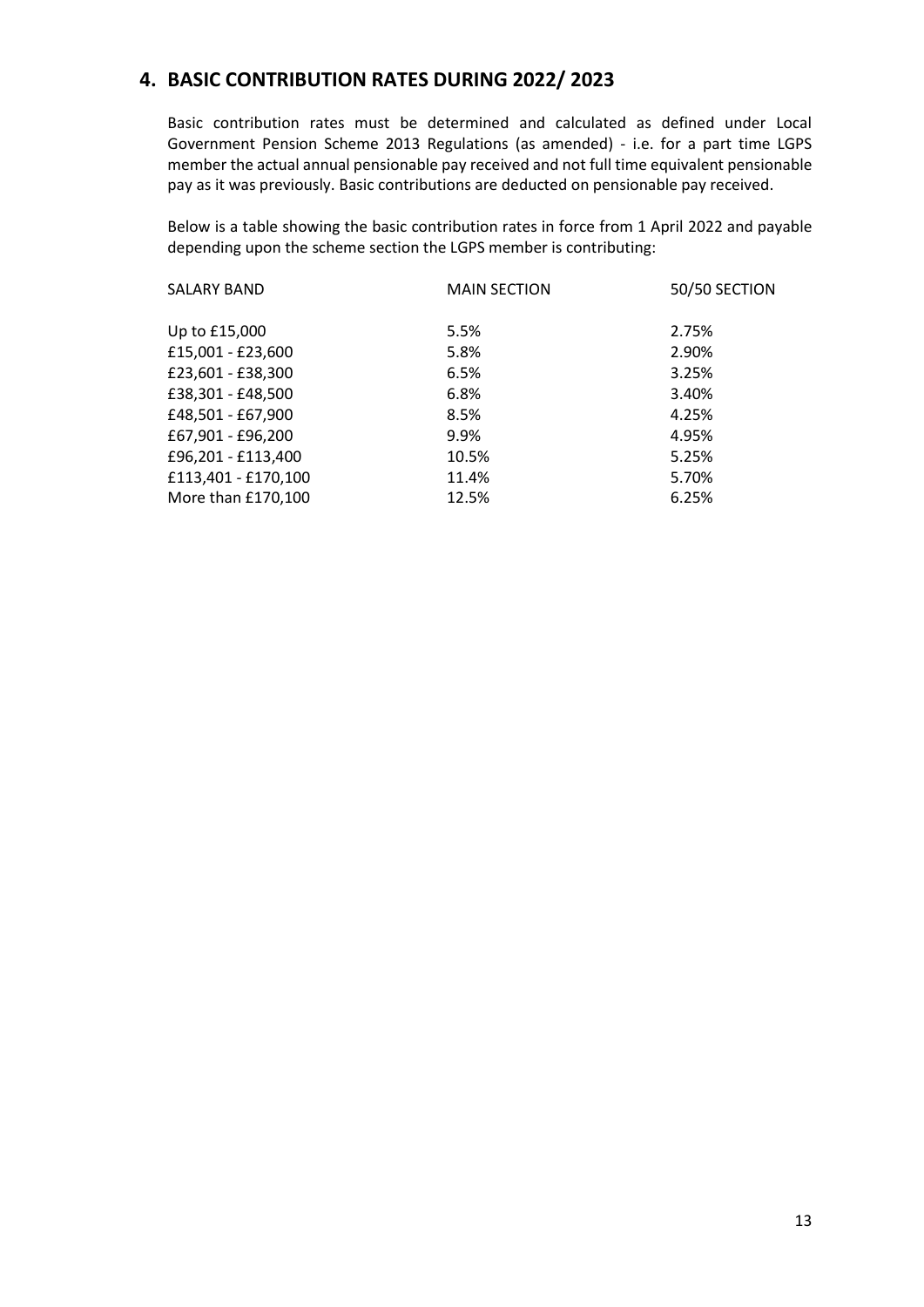## **5. STANDARD YEAR END FILE QUERIES – WORKING TOGETHER**

There are common queries identified by the Pension Fund when processing year end files and we must provide you with a list of the queries specific to your file ensuring they are resolved in the timescales provided on page 17 of this guide. The common queries experienced are:

| <b>Pension Fund Query</b>                                                                                                                                                                       | What the Pension Fund has to<br>do                                                                                                                                                                                                                                                                                                                                                                                                                                                                         | What the Employer has to do                                                                                                                                      |
|-------------------------------------------------------------------------------------------------------------------------------------------------------------------------------------------------|------------------------------------------------------------------------------------------------------------------------------------------------------------------------------------------------------------------------------------------------------------------------------------------------------------------------------------------------------------------------------------------------------------------------------------------------------------------------------------------------------------|------------------------------------------------------------------------------------------------------------------------------------------------------------------|
| <b>Missing</b><br>form<br>LGS15A<br><b>Admission to the Scheme</b>                                                                                                                              | The Pension Fund will provide a<br>list of LGPS members that have<br>been identified as new starters<br>and notification not received.                                                                                                                                                                                                                                                                                                                                                                     | The<br>Employer will need<br>to<br>complete form LGS15A Admission<br>to the Scheme and submit to the<br>Pension Fund within the timescale<br>specified.          |
| LGS15C<br><b>Missing</b><br>form<br>Withdrawal<br>from<br>the<br><b>Scheme</b>                                                                                                                  | The Pension Fund will provide a<br>list of LGPS members that have<br>been identified as leaving post<br>and notification not received.                                                                                                                                                                                                                                                                                                                                                                     | Employer will<br>The<br>need to<br>form<br>complete<br>LGS15C<br>Withdrawal from the Scheme and<br>submit to the Pension Fund within<br>the timescale specified. |
| LGS15B<br><b>Missing</b><br>form<br><b>Changes</b><br>to Pensionable<br><b>Status</b>                                                                                                           | The Pension Fund will provide a<br>list of members where it has<br>been identified different hours<br>and/ or weeks held at 31 March<br>2022 or Date Left Post.<br>(During<br>previous<br>year<br>end<br>has<br>processes,<br>been<br>it<br>a<br>requirement for employers to<br>submit details of hours and<br>weeks worked for all LGPS<br>On this occasion<br>members.<br>these details are ONLY required<br>for LGPS members purchasing<br>additional<br>membership<br>(old<br>added years contracts). | Employer will<br>The<br>need<br>to<br>complete form LGS15B Changes<br>to Pensionable Status and submit<br>to the Pension Fund within the<br>timescale specified. |
| <b>Date</b><br>of<br>admission<br>provided on form LGS15A<br><b>Admission to the Scheme</b><br>received<br>during<br>the<br>scheme year does<br>not<br>match date provided on<br>year end file. | The Pension Fund will provide a<br>list of LGPS members where it<br>has identified a different date of<br>admission is held.                                                                                                                                                                                                                                                                                                                                                                               | The Employer will need to confirm<br>which date of admission is correct<br>and if necessary, provide a revised<br>form LGS15A Admission to the<br>Scheme.        |

 $\overline{\phantom{0}}$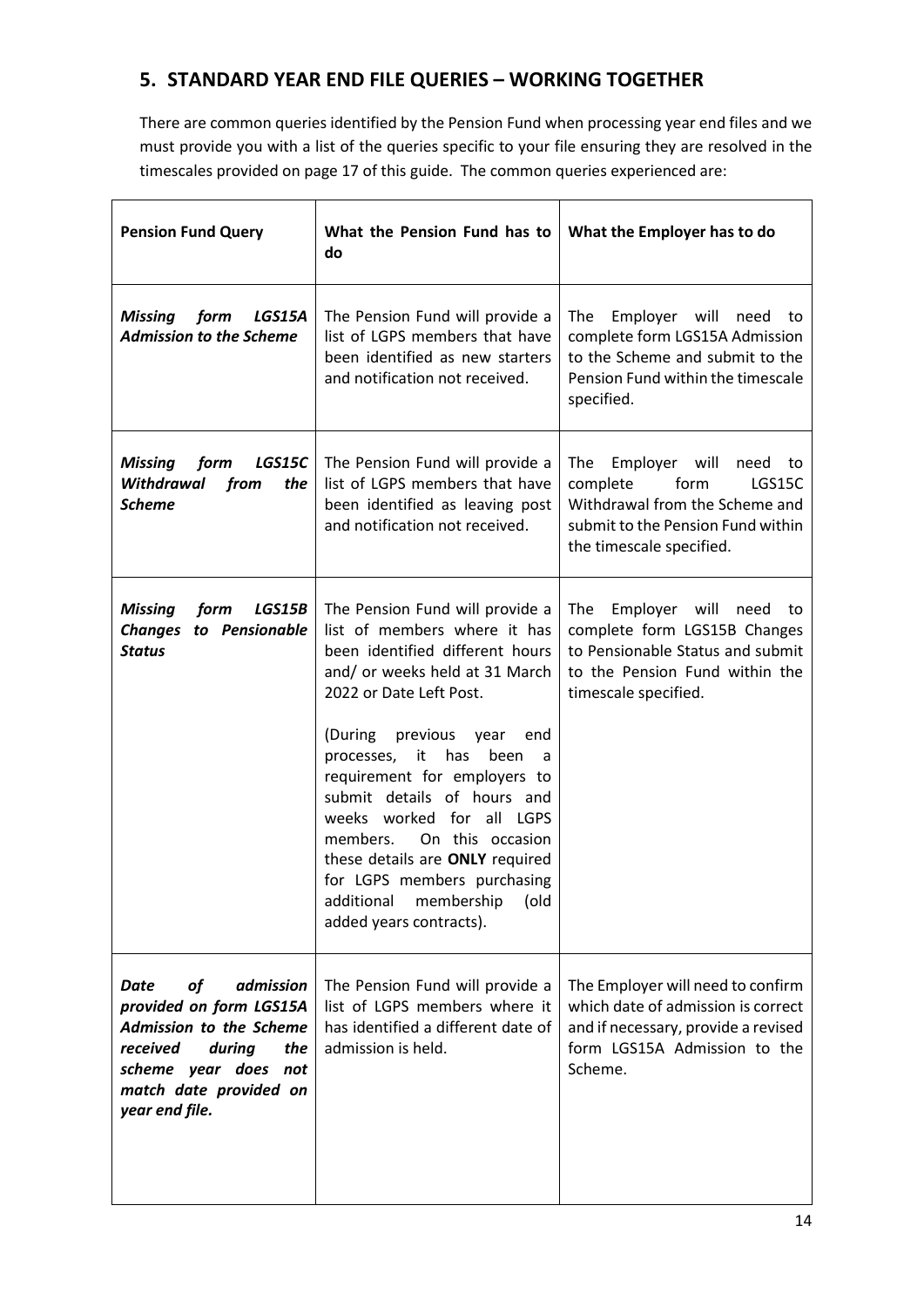| of<br>withdrawal<br>Date<br>provided on form LGS15C<br>Withdrawal<br>from<br>the<br>Scheme received during<br>the scheme year does not<br>match date provided on<br>year end file.                                                                                                                                                                   | The Pension Fund will provide a<br>list of LGPS members where it<br>has been identified a different<br>date of withdrawal is held.              | The Employer will need to confirm<br>which date of withdrawal is<br>correct and if necessary, provide a<br>revised form LGS15C Withdrawal<br>from the Scheme.                                                                                                                                                                                                             |
|------------------------------------------------------------------------------------------------------------------------------------------------------------------------------------------------------------------------------------------------------------------------------------------------------------------------------------------------------|-------------------------------------------------------------------------------------------------------------------------------------------------|---------------------------------------------------------------------------------------------------------------------------------------------------------------------------------------------------------------------------------------------------------------------------------------------------------------------------------------------------------------------------|
| The basic contribution rate<br>provided<br>is<br>not<br>rate<br><b>LGPS</b><br>specified<br>under<br><b>Regulations.</b>                                                                                                                                                                                                                             | The Pension Fund will provide a<br>list of LGPS members where an<br>incorrect<br>rate<br>has<br>been<br>specified.                              | The Employer will need to<br>confirm the correct rate.                                                                                                                                                                                                                                                                                                                    |
| <b>Additional</b><br>contributions<br>are missing from the year<br>end file.<br><b>Additional</b><br>contributions<br>include:<br><b>Additional</b><br><b>Voluntary</b><br><b>Contributions</b><br>(AVCs)<br><b>Additional</b><br>Regular<br><b>Contributions</b><br>(ARCs)<br><b>Additional</b><br><b>Pension</b><br><b>Contributions</b><br>(APCs) | The Pension Fund will provide a<br>list of LGPS members where the<br>additional<br>contributions<br>are<br>missing.                             | The Employer will need to confirm<br>the additional contributions paid.                                                                                                                                                                                                                                                                                                   |
| Nil<br>contributions<br>basic<br>provided or LGPS member<br>missing from year end file.                                                                                                                                                                                                                                                              | The Pension Fund will provide a<br>list of LGPS members where it<br>identified<br>been<br>basic<br>has<br>contributions have not been<br>input. | The Employer will need to review<br>these and inform the Pension<br>Fund of the reason why. These<br>reasons could be:<br>The LGPS member left or<br>opted out but no form<br>LGS15C Withdrawal from<br>the Scheme has been<br>provided to the Pension<br>Fund.<br>The LGPS member is on<br>long term sickness/ nil<br>pay child related leave<br>but the information has |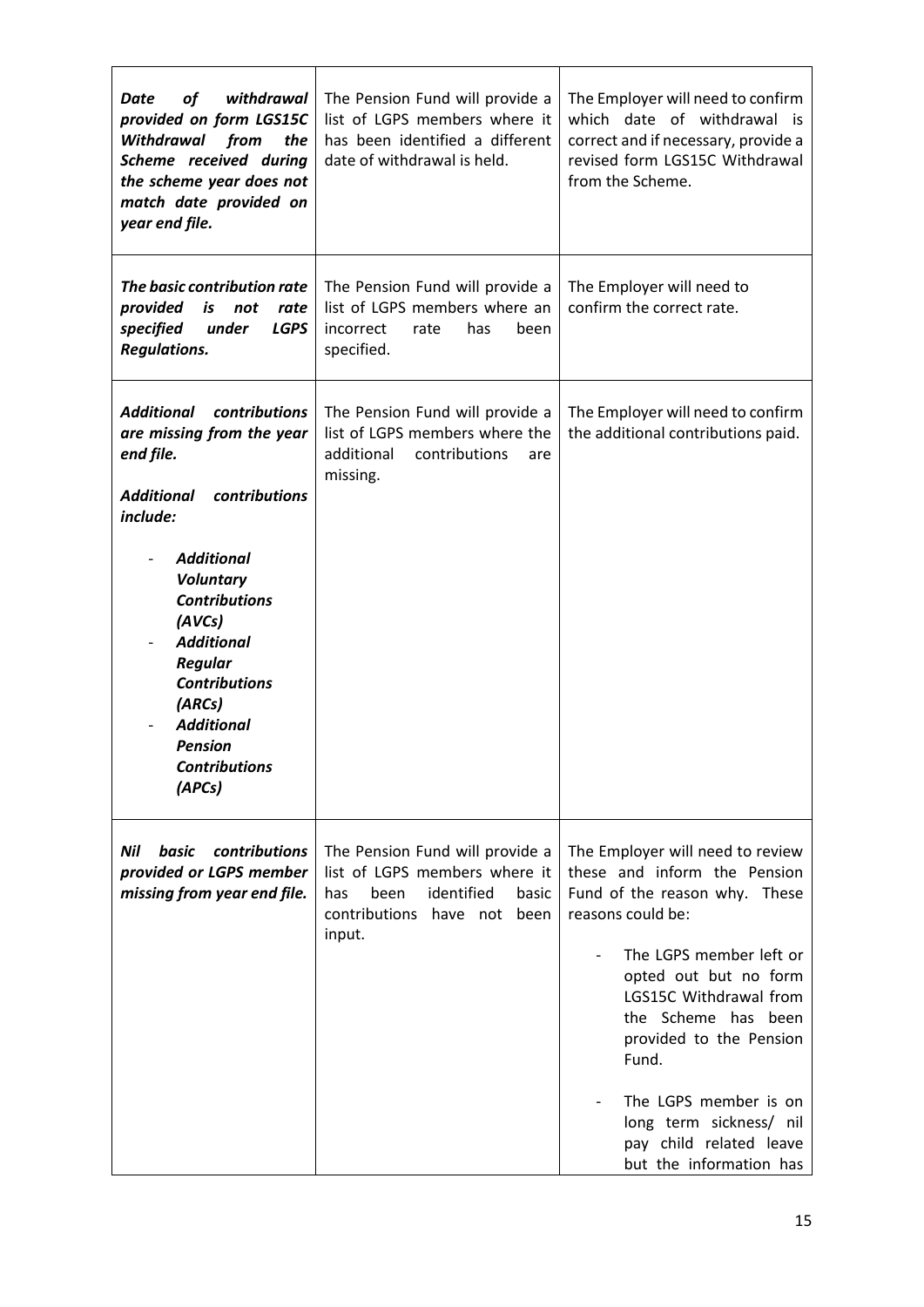|  | not been provided to the<br>Pension Fund.                                                                                                                                                                                                   |
|--|---------------------------------------------------------------------------------------------------------------------------------------------------------------------------------------------------------------------------------------------|
|  | The employee's post was<br>set up in error and form<br>LGS15A Admission to the<br>Scheme should not have<br>been sent to the Pension<br>Fund.                                                                                               |
|  | The LGPS member joined,<br>within<br>opted<br>out<br>- 3<br>months,<br>had<br>contributions<br>refunded<br>through<br>but<br>payroll<br>notification<br>LGS15C<br>Withdrawal<br>from<br>the<br>Scheme<br>not<br>sent<br>to<br>Pension Fund. |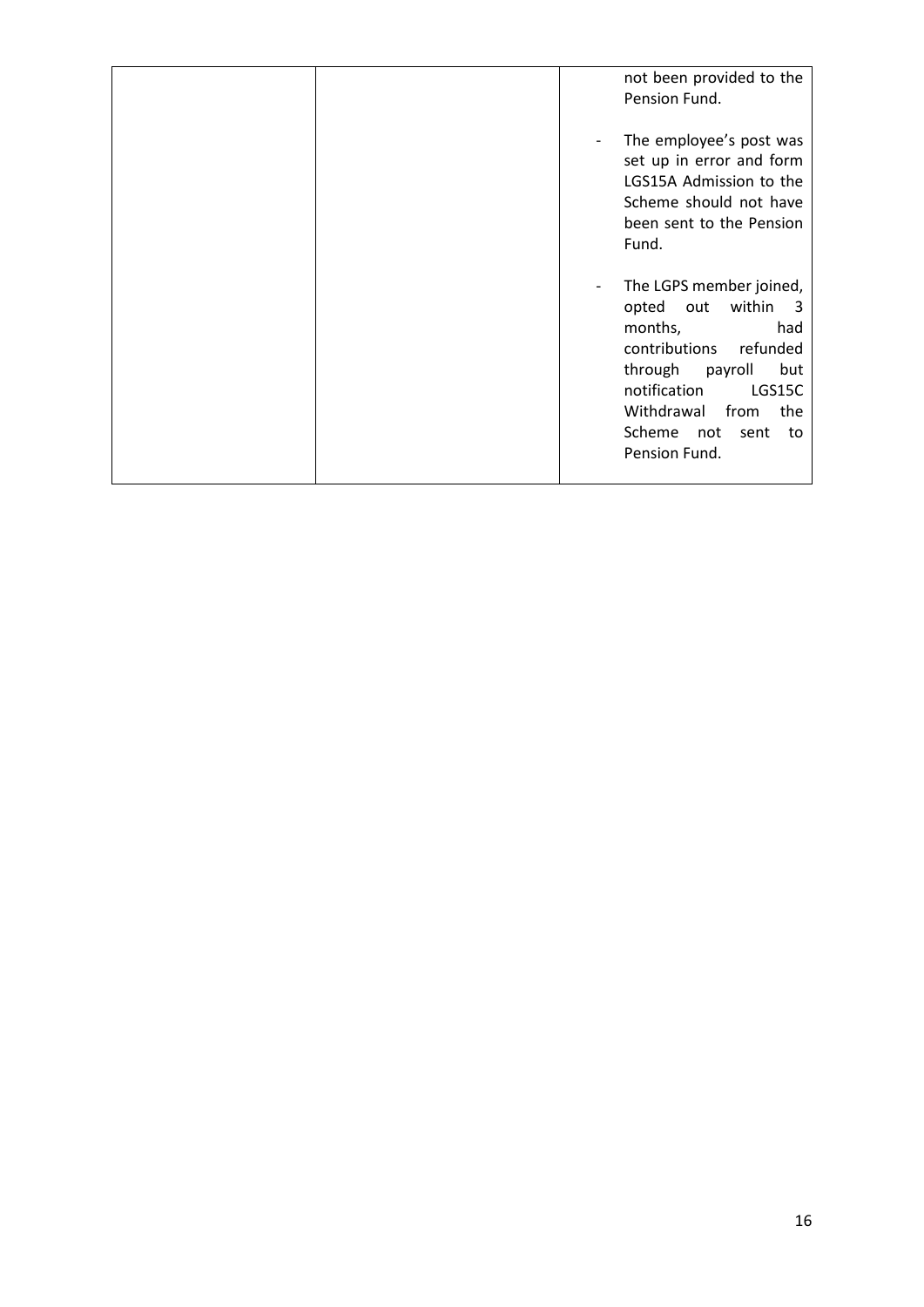## **6. TIME LIMIT FOR YOUR YEAR END 2022 FILE**

If you anticipate that any of these queries will come your way as a result of the data you provide in your year end file please make the necessary arrangements to ensure the resources are in place to manage and provide a response in line with the timescales provided below.

The deadline for providing your year end 2022 file is **30 April 2022**.

The Pension Fund is now required by legislation to provide your LGPS members with their Annual Benefit Statement by **31 August 2022**.

### **WHAT TO DO NOW**

- 1. Review the data requirements for the year end report and ensure that you can extract all the relevant information in the format required and into the file provided.
- 2. Ensure that you have effective procedures in place to submit your year end file to the Pension Fund by **30 April 2022**, and to respond promptly to any subsequent enquiries that the Pension Fund has about your data.

*When providing your file to the Pension Fund please e-mail to:*

*[philip.boyton@rbwm.gov.uk](mailto:info@berkshirepensions.org.uk)*

*The Subject line of your e-mail must read:*

*'Year End 2022 File – name of employer file is in respect of'*

If the Pension Fund does not receive your year end file by the deadline, the Pension Fund may pass on to you any costs or fines incurred to you for late issue of Annual Benefit Statements to your LGPS members.

#### **TIMESCALES**

**31 March 2022**

The end of the Scheme Year.

#### **By 30 April 2022**

All year end files to have reached the Pension Fund.

#### **During 1 April 2022 to 31 May 2022**

The Pension Fund to process year end files.

#### **During 1 April 2022 to 15 June 2022**

Scheme employers to respond to year end queries within two weeks.

#### **During 1 April 2022 to 30 June 2022**

The Pension Fund to process responses from scheme employers.

#### **During 1 July 2022 to 15 July 2022**

The Pension Fund to finalise and submit Valuation data to the Actuary, resolving queries.

#### **During 1 July 2022 to 31 August 2022**

The Pension Fund to extract LGPS member data to send to printers. Issue Annual Benefit Statements to LGPS members in line with statutory obligation.